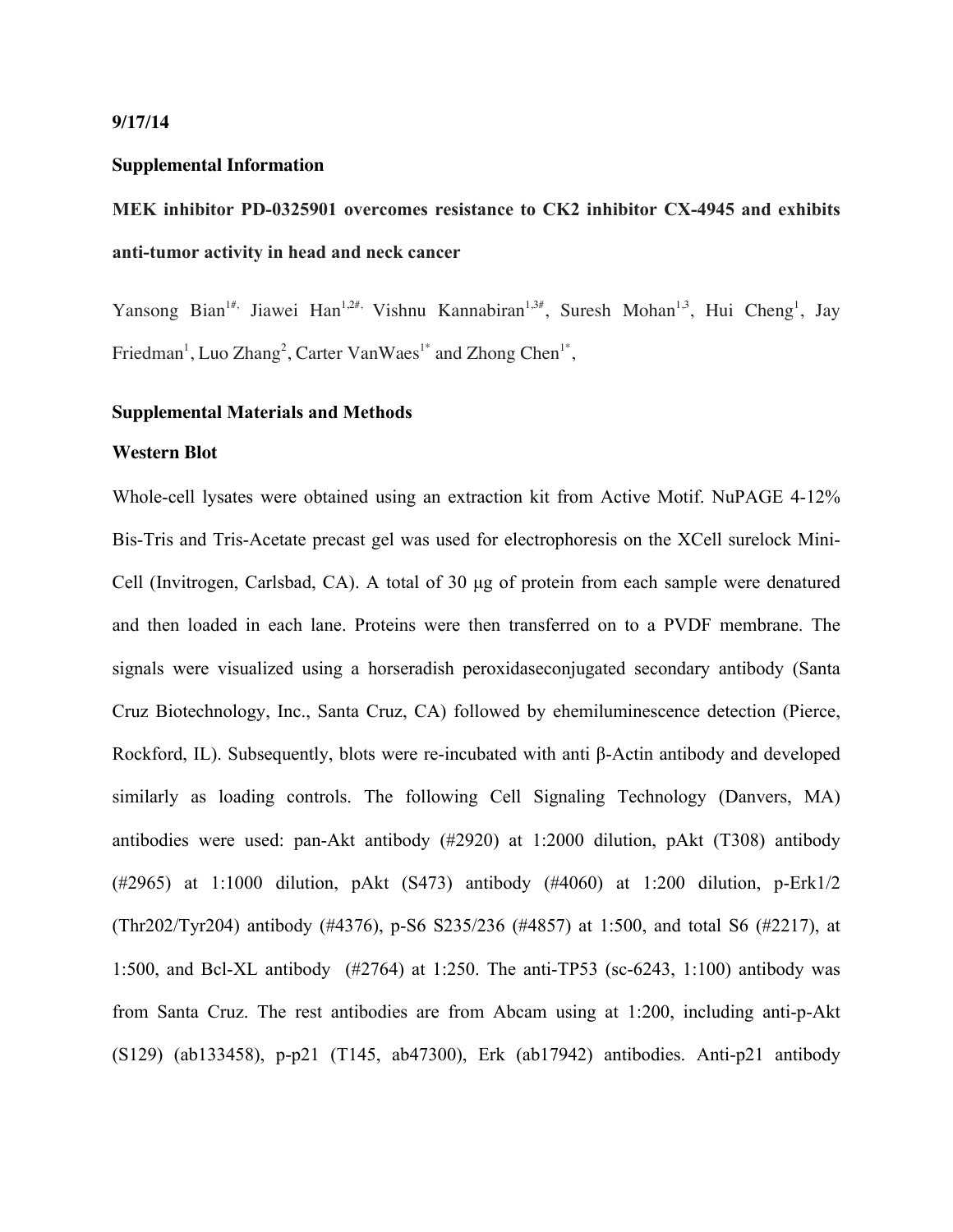(ab7960) was used at 1:500. β-Actin antibody from Millipore, Billerica, MA (# MAB1501) at 1:5000 was used as a loading control.

### **Immunohistochemical analyses of tumors**

The OCT-embedded tissues were cut onto the silanated glass slides at 15 Am thickness with cryostat, air dried, and stored at -80°C. To process for immunohistochemistry staining, the cryosections were thawed at room temperature for 30 min. Serial frozen sections were fixed with 4% paraformaldehyde/phosphate buffered saline (PBS) at 4°C for 15 minutes. Slides were incubated in a 0.2% triton X-100/PBS solution for 5 minutes at room temperature for membrane permeation. Nonspecific binding sites were blocked with 5.5% serum (of secondary antibody host species)/tris buffered saline (TBS) and endogenous tissue peroxidase was quenched with a 0.6% H2O2/TBS solution. Excess solution was discarded and the sections were incubated with the first primary antibody in blocking solutions at 4°C overnight. After washing with PBS, the slides were sequentially incubated with the biotinylated secondary antibody (1:400; Vector Laboratories) for 1 h followed by avidin-biotin complex (Vector Labs, Burlingame, CA). Immune complexes were revealed via incubation with 3, 3'-(FASTDAB tablet; Sigma, St. Louis, MO) under microscopic control. The reaction was stopped in tap water, and the tissues were counterstained with hematoxylin, dehydrated through graded alcohols, cleared with xylenes, and mounted using Permount (Fisher, Waltham, MA). Whole slide images were acquired using an Aperio Scanscope at 200X magnification. Relevant areas were quantified as histological score using the Aperio Cell Quantification Software (Aperio, Vista, CA), and expressed as the percentage of positive cells with respect to the total number of cells in each histologically defined area. The following antibodies were used for immunostaning: p-Akt (S129) antibody (AP3020a, ABGENT, San Diego, CA). The following antibodies are from Cell Signaling: p-Akt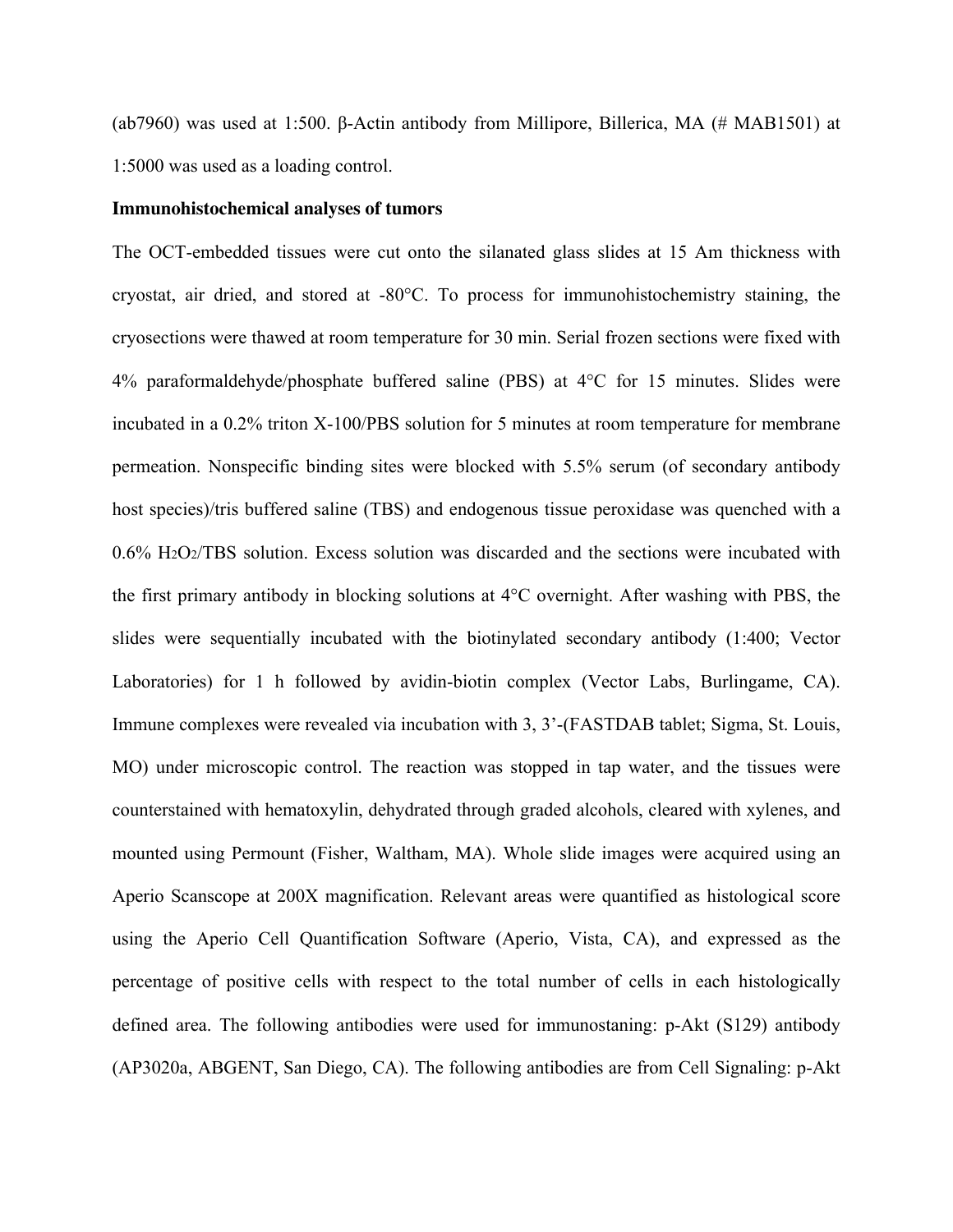$(S473)$  antibody (#3787), and pAkt (308) antibody (#2965) p-Erk1/2 (Thr202/Tyr204) antibody (#4370) p-p65 S536 (#3033), p-S6 S240/244 (#5364), BCL-XL (#2764) at 1:100 dilution. The following antibodies are from Abcam, anti-p-p65 S529 (ab47395) at 1:100), anti-BAX (ab7977) at 1:100 dilution, JunB (ab31421) at 1:250, and FosL-1 (ab117951) at 1:50. Anti-Ki-67 (TEC-3) antibody (DAKO, Glostrup, Denmark) was used at 1:500; anti-TP53 (FL-393) antibody was from Santa Cruz, using manufacturer's condition.

## **Deoxynucleotidyl transferase-mediated dUTP nick end labeling (TUNEL) assay**

Apoptotic cells in tumor tissues were quantified by the terminal deoxynucleotidyl transferasemediated dUTP nick end labeling (TUNEL), using the in situ cell death detection kit, POD (Roche, Mannheim, Germany) according to the manufacturer's instructions. Then six representative high power field areas (200X) of each sections without necrosis were selected and both apoptotic cells and total cells were counted using Aperio Cell Quantification Software.

# **Supplemental Figure legends:**

**Supplemental Figure 1.** Images of immunohistochemistry (IHC) of tumor specimens harvested from mice with CX-4945 treatment. Frozen tumor specimens were harvested after treatment at early time points (13 days) or late time point (33 day). IHC was performed and the images were acquired using an Aperio Scanscope at  $200X$  magnification. Bars,  $100 \mu M$ .

**Supplemental Figure 2. A schematic of CX-4945 effects on signal regulated transcription factors that modulate cell growth, cell cycle, and apoptosis.** Aberrant activation of growth factor receptors through growth factor stimulation or receptor mutations mediated CK2 and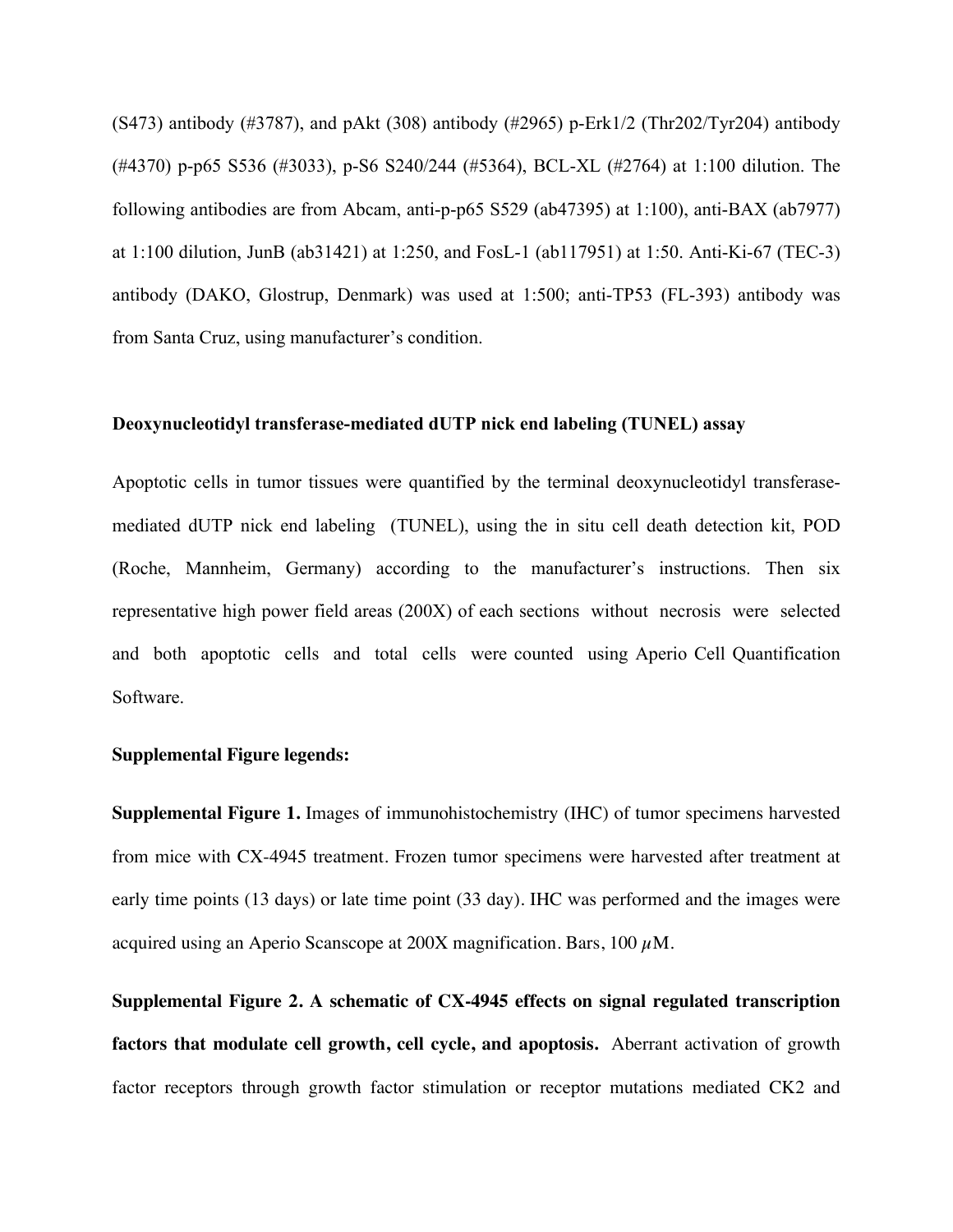PI3/AKT signaling pathway activation. Activation of CK2 induces phophorylation of AKT S129 and NF-κB p65 s536 and S529, and suppresses TP53 induced by stress. PI3K activation induced phophorylation of AKT T308 and S473. CX-4945 Inhibited CK2 activity and suppressed AKT and NF-κB p65 phosphorylation and activation *in vitro* and *in vivo*. However, CX-4945 alone did not show significant anti-tumor activity *in vivo*, due to induced the compensatory activation of MEK/ERK/AP1 activation. We observed CX-4945 induced ERK1/2 phosphorylation of Thr202/Tyr204 and expression of FOSL and Jun subunits. Using MEK inhibitor PD-0325901, and in combination with CX-4549 inhibited ERK/AP1 activation and exhibited strong antitumor activity *in vivo* through blocking tumor cell growth, survival and inflammation.

**Supplemental Table 1. Clinical information of nine UM-SCC cell lines and IC<sub>50</sub> of CX-4945 on cell proliferation measured by MTT assay**

**Supplemental Table 2. Copy number variations (CNV) of CK2 subunits in 279 HNSCC tumor specimens.**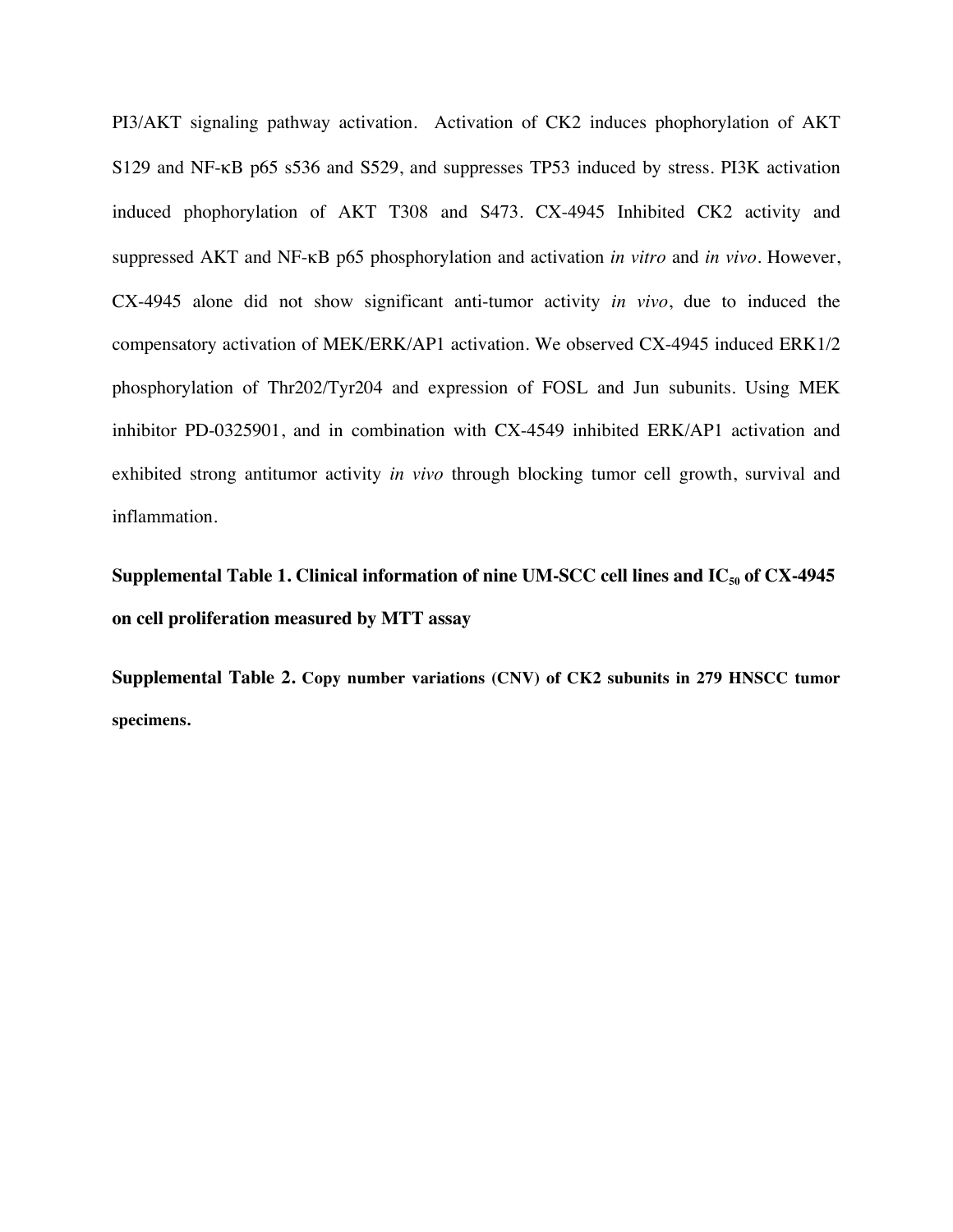| A                         |         | Early Time Point (13 days after CX4945 Tx) |         | Late Time Point (33 days after CX4945 Tx) | в       | Early   |                       |     |
|---------------------------|---------|--------------------------------------------|---------|-------------------------------------------|---------|---------|-----------------------|-----|
|                           | control | 25mg/kg                                    | 75mg/kg | control                                   | 25mg/kg | 75mg/kg |                       | con |
| p-Akt <sup>\$129</sup>    |         |                                            |         |                                           |         |         | <b>TP53</b>           |     |
| p-AKT <sup>1308</sup>     |         |                                            |         |                                           |         |         | Bax                   |     |
| p-AKT <sup>S473</sup>     |         |                                            |         |                                           |         |         | Bcl-xL                |     |
| p-S6 <sup>ser235236</sup> |         |                                            |         |                                           |         |         | p-Erk1/2Thr202/Tyr204 |     |
| p-P658529                 |         |                                            |         |                                           |         |         | $Jun-B$               |     |
| p-P658536                 |         |                                            |         |                                           |         |         | FosL1                 |     |
| Tunnel                    |         |                                            |         |                                           |         |         | Ki67                  |     |

| в                     |         | Early Time Point (13 days after CX4945 Tx) |         | Late Time Point (33 days after CX4945 Tx) |         |         |  |  |
|-----------------------|---------|--------------------------------------------|---------|-------------------------------------------|---------|---------|--|--|
|                       | control | 25mg/kg                                    | 75mg/kg | control                                   | 25mg/kg | 75mg/kg |  |  |
| <b>TP53</b>           |         |                                            |         |                                           |         |         |  |  |
| <b>Sax</b>            |         |                                            |         |                                           |         |         |  |  |
| Bcl-xL                |         |                                            |         |                                           |         |         |  |  |
| p-Erk1/2Thr202/Tyr204 |         |                                            |         |                                           |         |         |  |  |
| Jun-B                 |         |                                            |         |                                           |         |         |  |  |
| $1380 +$              |         |                                            |         |                                           |         |         |  |  |
| Ki67                  |         |                                            |         |                                           |         |         |  |  |

Supplemental Figure 1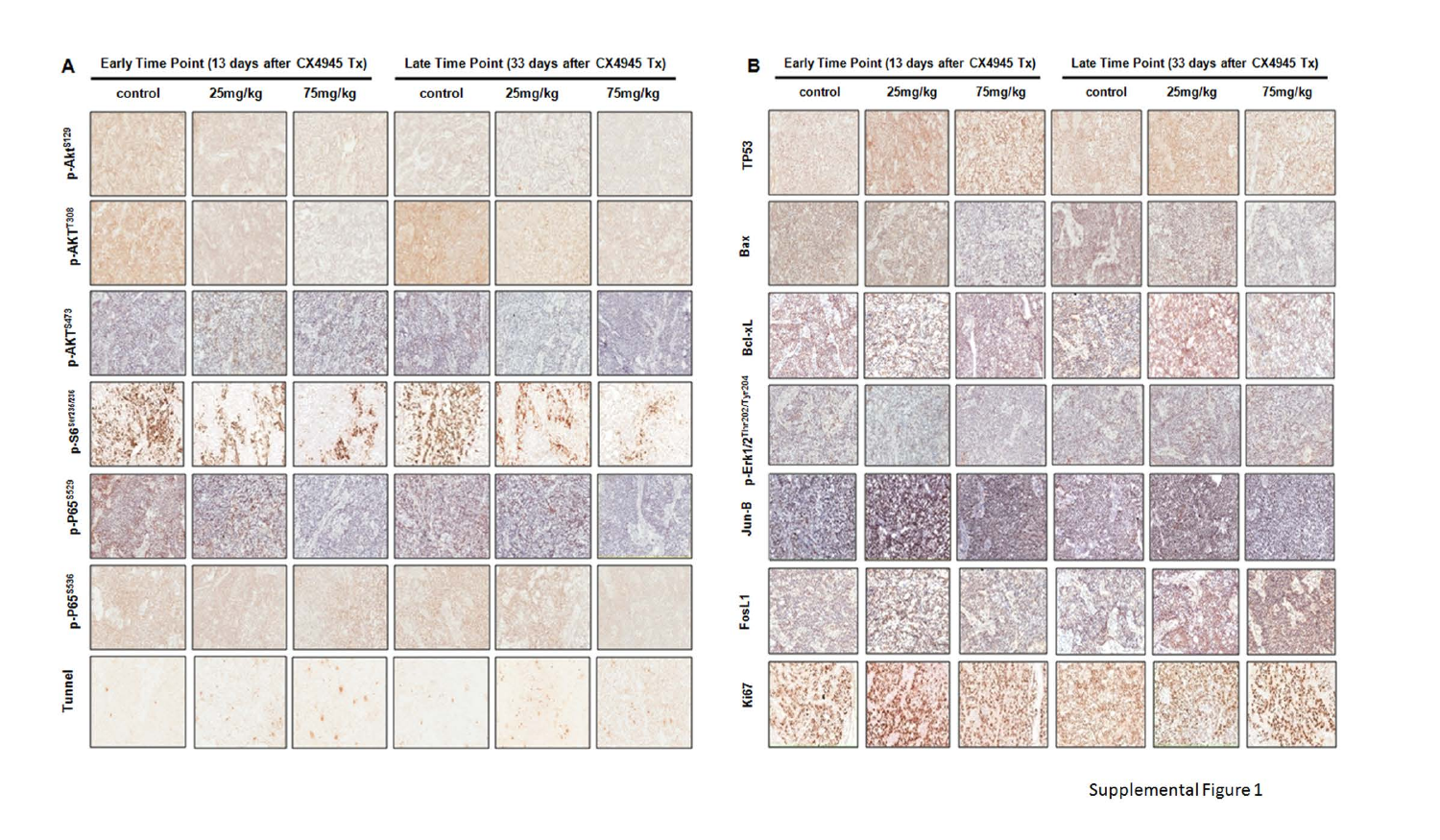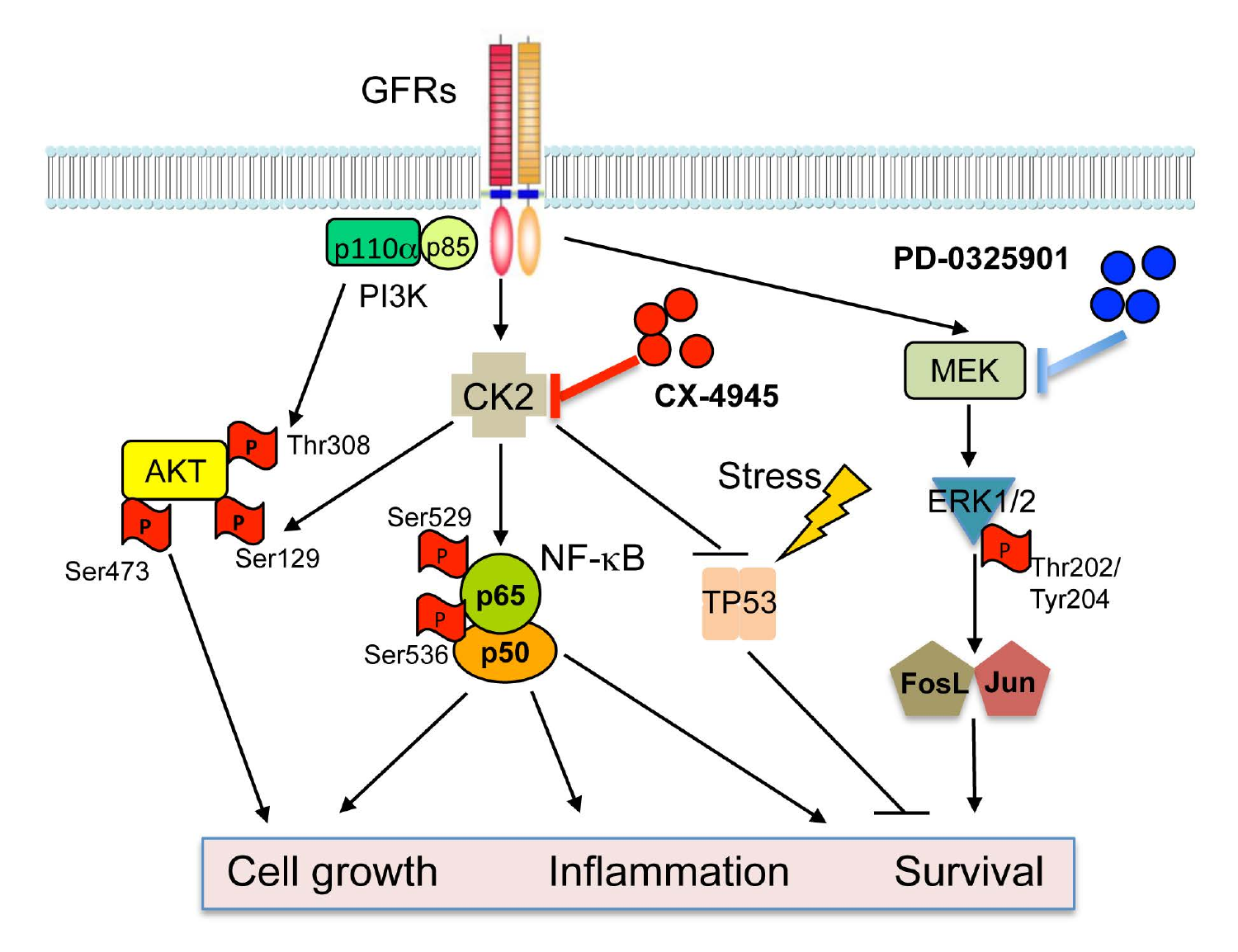| <b>Cell line</b>  | Age | <b>Sex</b> | Stage | <b>TNM</b>                                   | <b>Primary site</b>    | <b>Prior Tx</b> | <b>Status</b> | Survival (M) IC50s $(\mu M)$ |      |
|-------------------|-----|------------|-------|----------------------------------------------|------------------------|-----------------|---------------|------------------------------|------|
| <b>UM-SCC1</b>    | 72  | M          |       | T1N0M0                                       | <b>FOM</b>             | R               | <b>DWOD</b>   | 15                           | 4.1  |
| $UM-SCC6$         | 37  | M          | П     | T <sub>2</sub> N <sub>0</sub> M <sub>0</sub> | <b>BOT</b>             | N               | <b>LTF</b>    |                              | 3.4  |
| UM-SCC 9          | 72  | F          | П     | T <sub>2</sub> N <sub>0</sub> M <sub>0</sub> | Anterior tongue        | R               | <b>DOD</b>    | 15                           | 10.6 |
| <b>UM-SCC 11A</b> | 65  | M          | V     | T2N2aM0                                      | Epiglottis             | N               | DOD.          | 14                           | 3.9  |
| <b>UM-SCC 11B</b> |     |            |       | Persistent<br>disease                        | Supraglottic<br>Larynx | C               |               |                              | 8.1  |
| <b>UM-SCC 22A</b> | 59  | F          | Ш     | <b>T2N1M0</b>                                | Hypopharynx            | N               | <b>DOD</b>    | 10                           | 5.2  |
| <b>UM-SCC 22B</b> |     |            |       | Metastasis                                   | LN metastasis          | N               |               |                              | 11.9 |
| <b>UM-SCC 38</b>  | 60  | M          | IV    | T2N2aM0                                      | Tonsillar pillar       | N               | <b>DOD</b>    | 11                           | 7.5  |
| UM-SCC 46         | 57  | F          | Ш     | <b>NA</b>                                    | Epiglottis             | R, S            | <b>DOD</b>    | 6                            | 3.4  |

**Supplemental Table 1. Tumor, treatment, outcome characteristics and CX-4945 IC50s of human HNSCC lines**

UM-SCC lines (University of Michigan series of head and neck squamous cell carcinoma) and clinical information were provided by Drs. Thomas E Carey, and from previous publications. TNM, tumor-node-metastasis (staging system); Primary sites, the origin of the primary tumor; Rec, recurrence; Prior therapy, therapy given before the specimen used for culture was obtained; Survival, time in months from diagnosis to last follow up; FOM, floor of mouth; BOT, base of tongue; LN, lymph nodes; R, radiation; S, surgery; C, chemotherapy; N, no treatment; DOD, died with disease; DWOD, died without disease; LTF, lost to follow-up; NED: no evidence of disease; AWD: alive with disease. NA: not available.